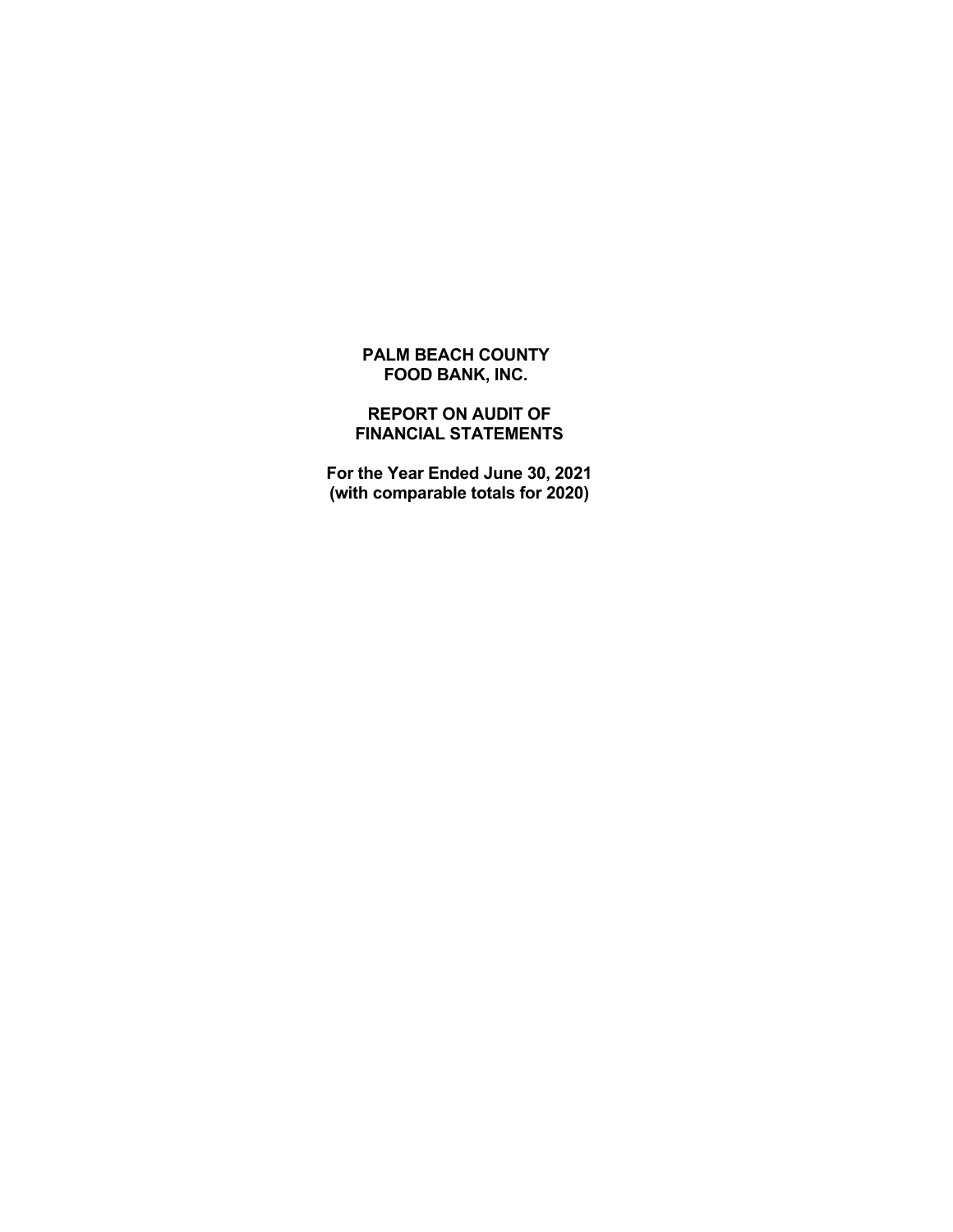# **TABLE OF CONTENTS**

|                                         | <b>PAGE</b> |
|-----------------------------------------|-------------|
| <b>INDEPENDENT AUDITOR'S REPORT</b>     | $1 - 2$     |
| <b>FINANCIAL STATEMENTS</b>             |             |
| <b>Statement of Financial Position</b>  | 3           |
| <b>Statement of Activities</b>          | 4           |
| <b>Statement of Cash Flows</b>          | $5-6$       |
| <b>Statement of Functional Expenses</b> | 7           |
| <b>NOTES TO FINANCIAL STATEMENTS</b>    | 8-16        |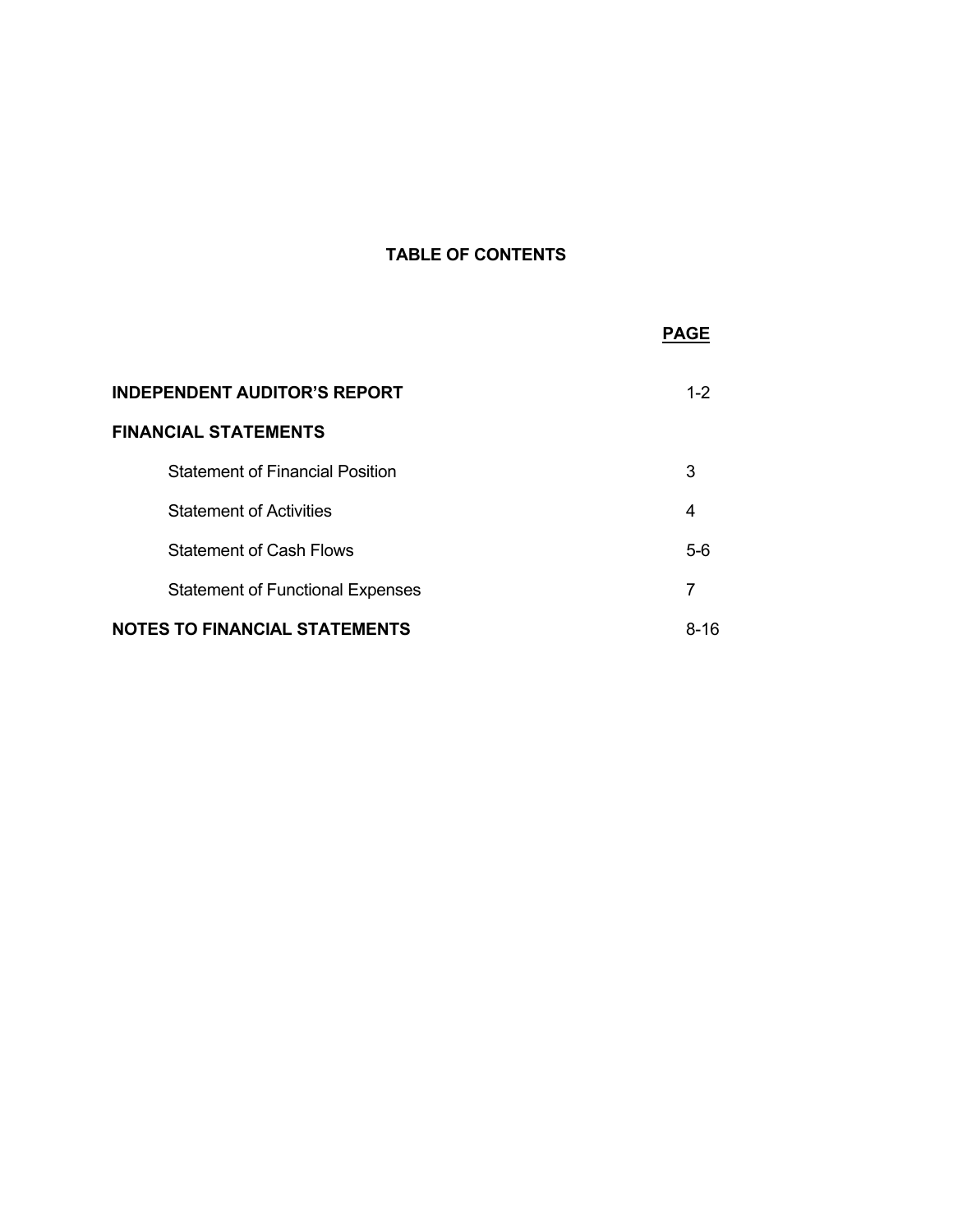

# **Holyfield & Thomas, LLC**

**Certified Public Accountants & Advisors** 125 Butler Street • West Palm Beach, FL 33407 (561) 689-6000 Fax (561) 689-6001 www.holyfieldandthomas.com

# **INDEPENDENT AUDITOR'S REPORT**

To the Board of Directors of Palm Beach County Food Bank, Inc. Lake Worth, Florida

We have audited the accompanying financial statements of Palm Beach County Food Bank, Inc. (a not-for-profit corporation), which comprise the statement of financial position as of June 30, 2021, and the related statements of activities, cash flows and functional expenses for the year then ended, and the related notes to the financial statements.

# **Management's Responsibility for the Financial Statements**

Management is responsible for the preparation and fair presentation of these financial statements in accordance with accounting principles generally accepted in the United States of America; this includes the design, implementation, and maintenance of internal control relevant to the preparation and fair presentation of financial statements that are free from material misstatement, whether due to fraud or error.

# **Auditor's Responsibility**

Our responsibility is to express an opinion on these financial statements based on our audit. We conducted our audit in accordance with auditing standards generally accepted in the United States of America. Those standards require that we plan and perform the audit to obtain reasonable assurance about whether the financial statements are free from material misstatement.

An audit involves performing procedures to obtain audit evidence about the amounts and disclosures in the financial statements. The procedures selected depend on the auditor's judgment, including the assessment of the risks of material misstatement of the financial statements, whether due to fraud or error. In making those risk assessments, the auditor considers internal control relevant to the entity's preparation and fair presentation of the financial statements in order to design audit procedures that are appropriate in the circumstances, but not for the purpose of expressing an opinion on the effectiveness of the entity's internal control. Accordingly, we express no such opinion. An audit also includes evaluating the appropriateness of accounting policies used and the reasonableness of significant accounting estimates made by management, as well as evaluating the overall presentation of the financial statements.

We believe that the audit evidence we have obtained is sufficient and appropriate to provide a basis for our audit opinion.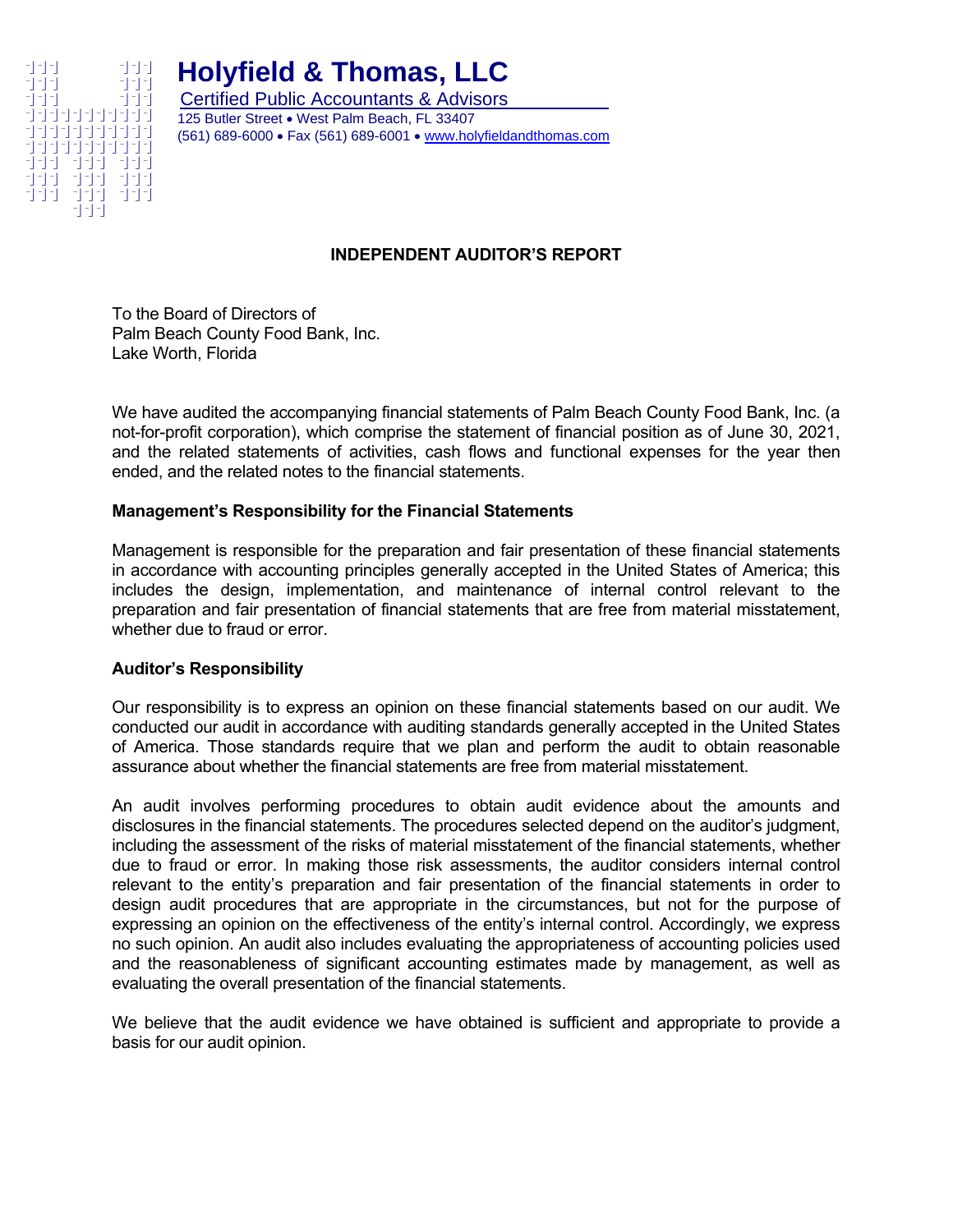### **Opinion**

In our opinion, the financial statements referred to above present fairly, in all material respects, the financial position of Palm Beach County Food Bank, Inc. as of June 30, 2021, and the changes in its net assets and its cash flows for the year then ended in accordance with accounting principles generally accepted in the United States of America.

#### **Report on Summarized Comparative Information**

We have previously audited the June 30, 2020 financial statements, and our report dated October 30, 2020, expressed an unmodified opinion on those audited financial statements. In our opinion, the summarized comparative information presented herein as of and for the year ended June 30, 2020, is consistent, in all material respects, with the audited financial statements from which it has been derived.

Holyfield & Thomas, LLC

West Palm Beach, Florida February 14, 2022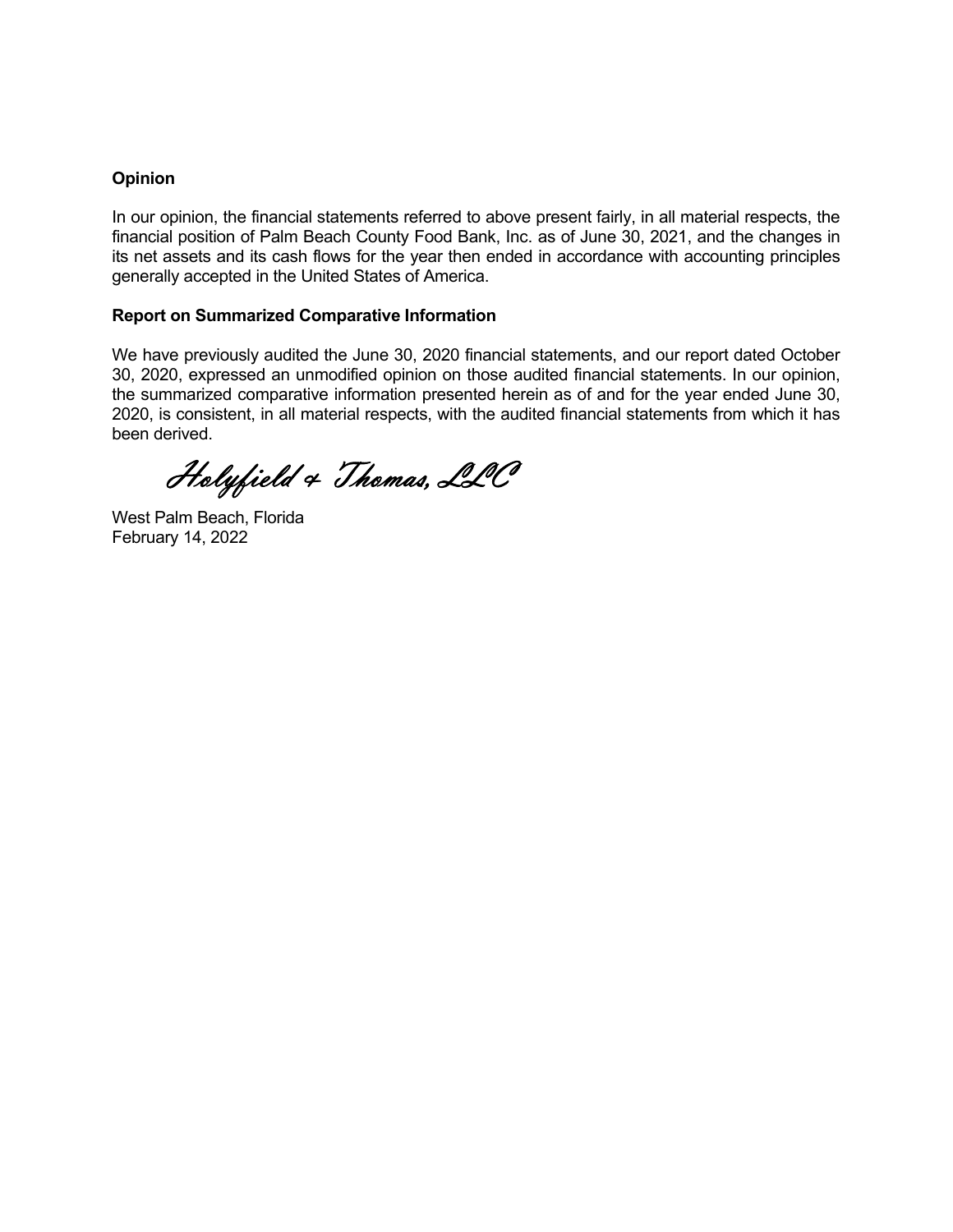# *As of June 30, 2021 (with comparable totals for 2020)*

|                                                                                                                                                                                                                                        | <b>Without Donor</b><br><b>With Donor</b><br>Restrictions<br>Restrictions |                            | 2021<br><b>Totals</b>                                      | 2020<br><b>Totals</b>                                            |
|----------------------------------------------------------------------------------------------------------------------------------------------------------------------------------------------------------------------------------------|---------------------------------------------------------------------------|----------------------------|------------------------------------------------------------|------------------------------------------------------------------|
| <b>ASSETS</b>                                                                                                                                                                                                                          |                                                                           |                            |                                                            |                                                                  |
| Current assets:<br>Cash and cash equivalents<br>Accounts receivable<br>Pledges receivable, current portion<br>Food inventory<br>Prepaid expenses                                                                                       | \$<br>4,765,086<br>139,802<br>13,753<br>519,685<br>81,471                 | 2,251,433<br>\$<br>411,250 | 7,016,519<br>\$<br>139,802<br>425,003<br>519,685<br>81,471 | 4,253,304<br>S<br>668,003<br>995,193<br>27,537                   |
| <b>Total current assets</b>                                                                                                                                                                                                            | 5,519,797                                                                 | 2,662,683                  | 8,182,480                                                  | 5,944,037                                                        |
| Pledges receivable<br>Other assets<br>Property and equipment, net<br>Right-of-use assets:<br>Operating leases, net<br>Finance leases, net                                                                                              | 18,058<br>2,934,985<br>3,858,154<br>320,486                               | 475,000                    | 475,000<br>18,058<br>2,934,985<br>3,858,154<br>320,486     | 732,500<br>45,108<br>159,112<br>66,046                           |
| <b>Total assets</b>                                                                                                                                                                                                                    | \$12,651,480                                                              | \$3,137,683                | \$15,789,163                                               | 6,946,803<br>\$                                                  |
| <b>LIABILITIES AND NET ASSETS</b>                                                                                                                                                                                                      |                                                                           |                            |                                                            |                                                                  |
| <b>Current liabilities:</b><br>Accounts payable<br>Accrued expenses<br>Refundable advances<br>Deferred revenue<br>Lease obligations, current portion:<br><b>Operating leases</b><br>Finance leases<br><b>Total current liabilities</b> | \$<br>74,427<br>114,509<br>100,169<br>60,925<br>350,030                   | \$                         | \$<br>74,427<br>114,509<br>100,169<br>60,925<br>350,030    | \$<br>103,862<br>90,635<br>17,262<br>15,000<br>22,283<br>249,042 |
| Lease obligations:<br><b>Operating leases</b><br>Finance leases<br>Loan payable                                                                                                                                                        | 3,879,492<br>310,328                                                      |                            | 3,879,492<br>310,328                                       | 76,069<br>214,444                                                |
| <b>Total liabilities</b>                                                                                                                                                                                                               | 4,539,850                                                                 |                            | 4,539,850                                                  | 539,555                                                          |
| Net assets:<br>Without donor restrictions<br>With donor restrictions                                                                                                                                                                   | 8,111,630                                                                 | 3,137,683                  | 8,111,630<br>3,137,683                                     | 3,544,681<br>2,862,567                                           |
| Total net assets                                                                                                                                                                                                                       | 8,111,630                                                                 | 3,137,683                  | 11,249,313                                                 | 6,407,248                                                        |
| Total liabilities and net assets                                                                                                                                                                                                       | \$12,651,480                                                              | \$3,137,683                | \$15,789,163                                               | 6,946,803<br>\$                                                  |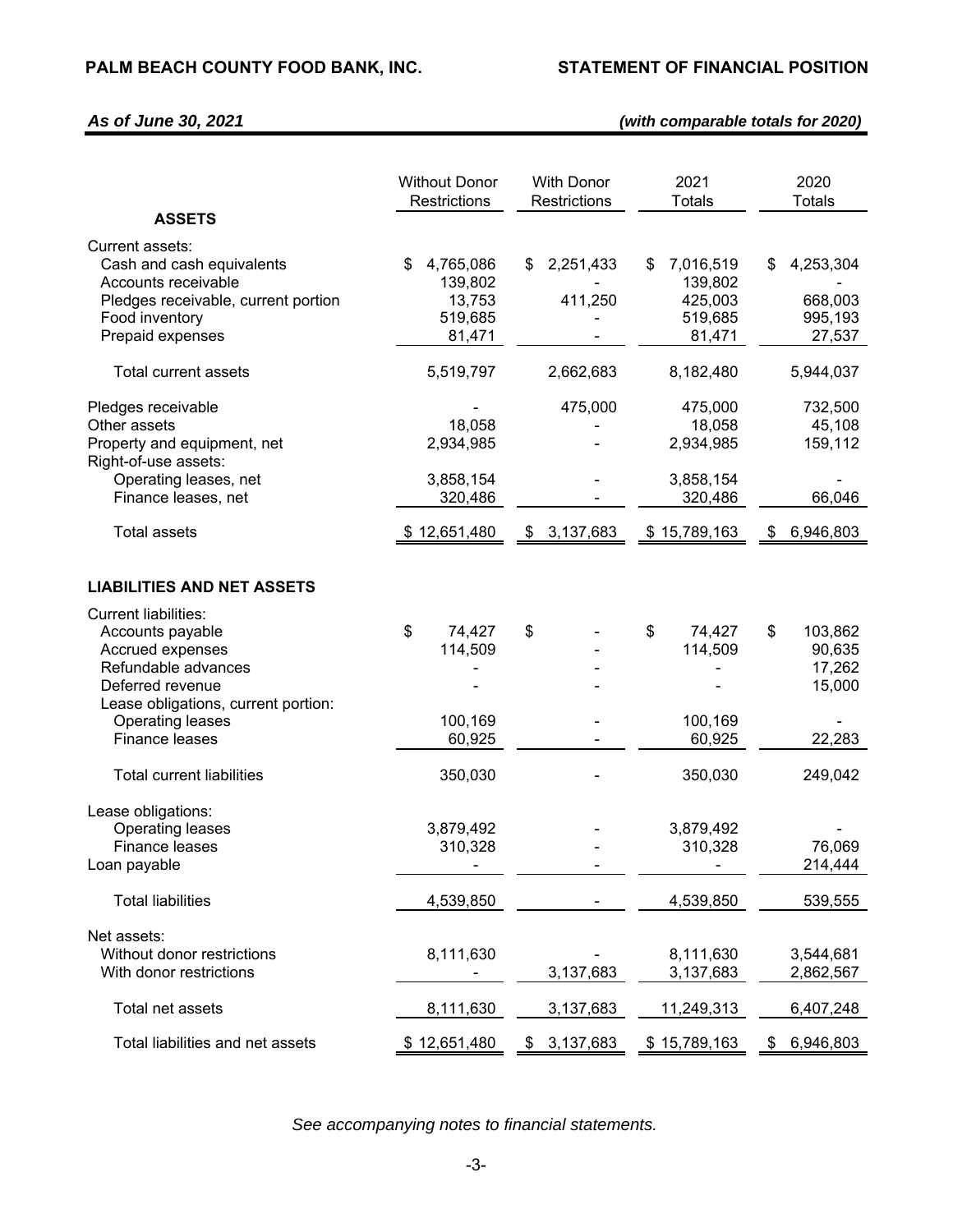|                                       | <b>Without Donor</b><br>Restrictions | <b>With Donor</b><br>Restrictions | 2021<br><b>Totals</b> | 2020<br><b>Totals</b> |
|---------------------------------------|--------------------------------------|-----------------------------------|-----------------------|-----------------------|
| Support and revenues:                 |                                      |                                   |                       |                       |
| Governmental support                  | \$<br>651,797                        | \$<br>60,000                      | \$<br>711,797         | \$<br>587,772         |
| Foundation support                    | 486,205                              | 1,430,500                         | 1,916,705             | 841,177               |
| United Way allocation                 | 153,059                              | 112,000                           | 265,059               | 324,109               |
| Other contributions                   | 5,196,848                            | 1,474,962                         | 6,671,810             | 5,243,986             |
| Donated goods                         | 30,208,528                           |                                   | 30,208,528            | 16,562,885            |
| Special event income                  | 188,038                              |                                   | 188,038               | 186,067               |
| Other income                          | 272                                  |                                   | 272                   | 1,271                 |
| Total support and revenues            | 36,884,747                           | 3,077,462                         | 39,962,209            | 23,747,267            |
| Net assets released from restrictions | 2,802,346                            | (2,802,346)                       |                       |                       |
|                                       | 39,687,093                           | 275,116                           | 39,962,209            | 23,747,267            |
| Expenses:                             |                                      |                                   |                       |                       |
| Program services                      | 33,936,621                           |                                   | 33,936,621            | 19,165,523            |
| Supporting services:                  |                                      |                                   |                       |                       |
| Management and general                | 292,961                              |                                   | 292,961               | 150,529               |
| Fundraising                           | 809,081                              |                                   | 809,081               | 597,280               |
| <b>Total expenses</b>                 | 35,038,663                           |                                   | 35,038,663            | 19,913,332            |
|                                       |                                      |                                   |                       |                       |
| Loss on sale of asset                 | 81,481                               |                                   | 81,481                |                       |
| Change in net assets                  | 4,566,949                            | 275,116                           | 4,842,065             | 3,833,935             |
| Net assets, beginning of year         | 3,544,681                            | 2,862,567                         | 6,407,248             | 2,573,313             |
| Net assets, end of year               | 8,111,630<br>\$                      | 3,137,683<br>\$                   | 11,249,313<br>\$      | 6,407,248<br>\$       |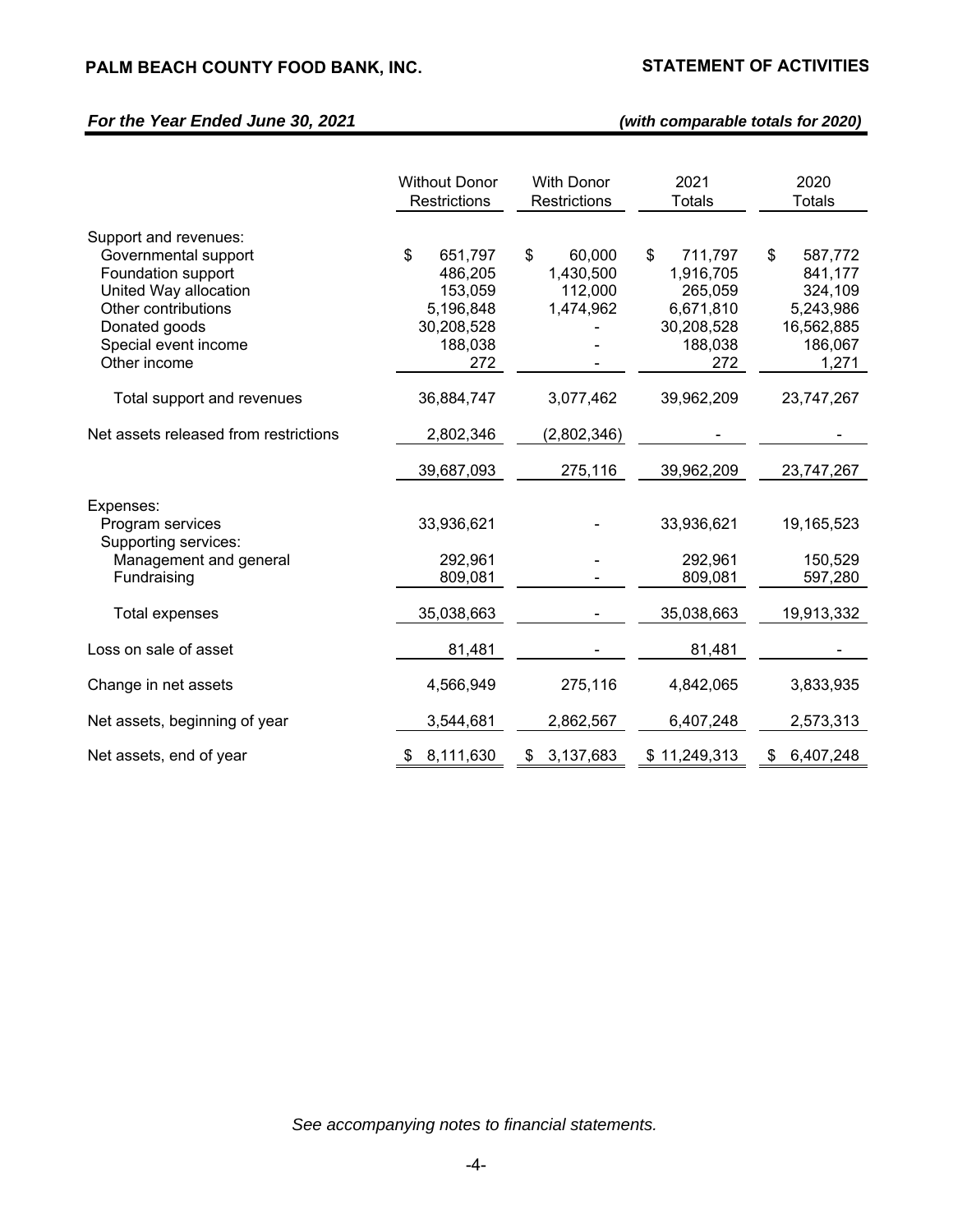|                                                             | 2021           | 2020           |
|-------------------------------------------------------------|----------------|----------------|
| Cash flows from operating activities:                       |                |                |
| Cash received from:                                         |                |                |
| Governmental support                                        | \$<br>497,353  | \$<br>587,772  |
| Private gifts and grants                                    | 8,158,927      | 4,890,520      |
| Special events                                              | 188,038        | 194,977        |
| Cash paid to vendors and employees                          | (3,984,581)    | (3,422,753)    |
| Cash paid on operating leases                               | (146, 035)     |                |
| Other income                                                | 272            | 1,271          |
| Interest expense paid                                       | (13, 201)      | (5,766)        |
| Net cash provided by operating activities                   | 4,700,773      | 2,246,021      |
| Cash flows from investing activities:                       |                |                |
| Purchase of property and equipment                          | (3,207,268)    | (48, 191)      |
| Proceeds from sale of asset                                 | 13,200         |                |
| Decrease (increase) in other assets                         | 27,050         | (17, 658)      |
| Net cash used in investing activities                       | (3, 167, 018)  | (65, 849)      |
| Cash flows from financing activities:                       |                |                |
| Proceeds from contributions restricted for capital campaign | 1,262,341      | 696,461        |
| Proceeds from loan payable                                  |                | 214,444        |
| Principal payments on lease obligations                     | (32, 881)      | (15, 469)      |
|                                                             |                |                |
| Net cash provided by financing activities                   | 1,229,460      | 895,436        |
| Net change in cash                                          | 2,763,215      | 3,075,608      |
| Cash and cash equivalents, beginning of year                | 4,253,304      | 1,177,696      |
| Cash and cash equivalents, end of year                      | 7,016,519<br>S | 4,253,304<br>S |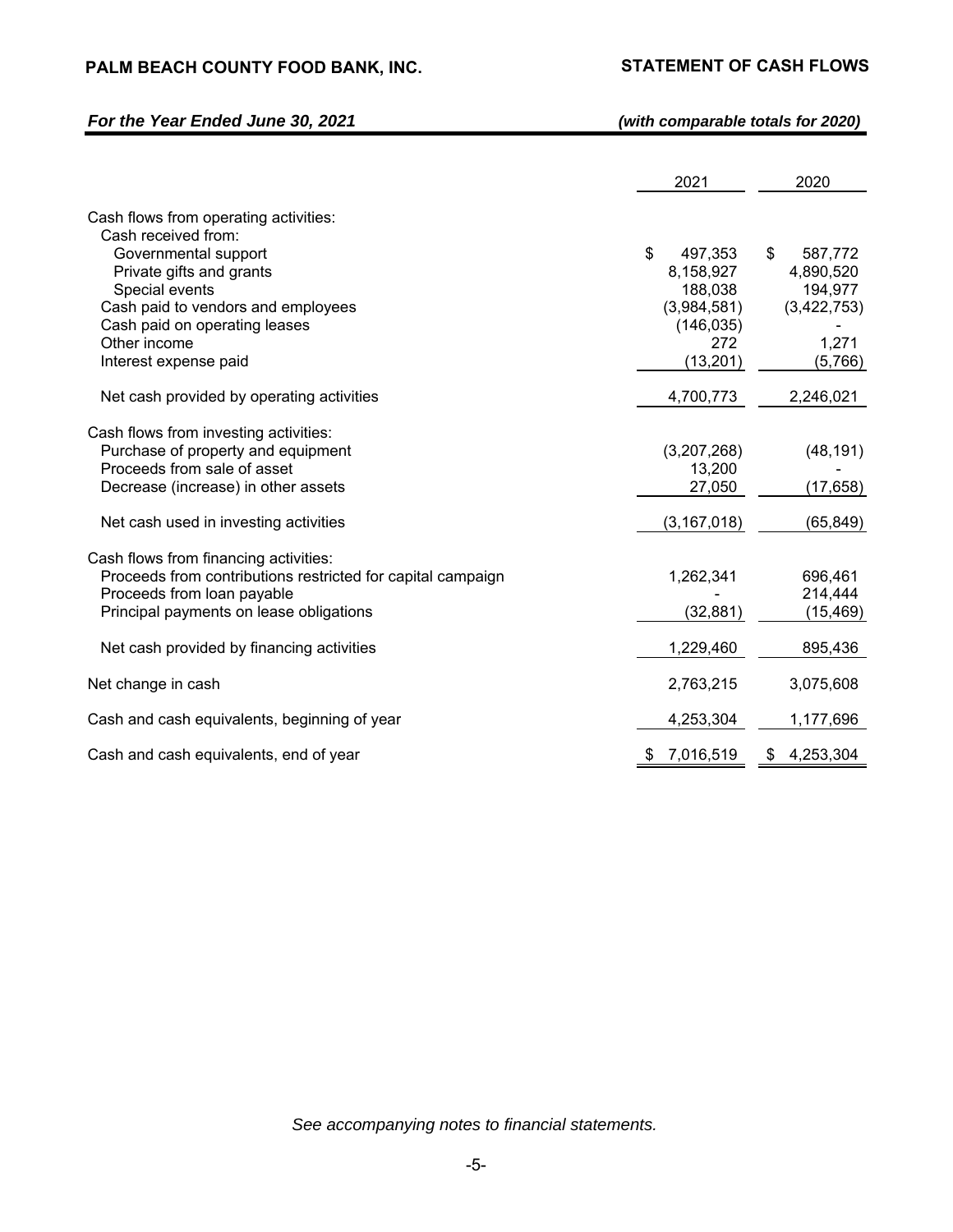| For the Year Ended June 30, 2021 |  |  |  |  |  |  |  |  |
|----------------------------------|--|--|--|--|--|--|--|--|
|----------------------------------|--|--|--|--|--|--|--|--|

|                                                                                              | 2021            | 2020            |
|----------------------------------------------------------------------------------------------|-----------------|-----------------|
| Reconciliation of change in net assets to net cash<br>provided by operating activities:      |                 |                 |
| Change in net assets                                                                         | \$<br>4,842,065 | 3,833,935<br>\$ |
| Adjustments to reconcile change in net cash to net<br>cash provided by operating activities: |                 |                 |
| Depreciation                                                                                 | 131.702         | 76,187          |
| Lease expense                                                                                | 267.542         |                 |
| Loss on disposal of asset                                                                    | 81,481          |                 |
| Donated assets                                                                               | (23, 250)       |                 |
| Loan forgiveness                                                                             | (214, 444)      |                 |
| (Increase) decrease in certain assets:                                                       |                 |                 |
| Accounts receivable                                                                          | 139,802         | 8,910           |
| Grants and contributions receivable                                                          | 335,000         | (735,003)       |
| Food inventory                                                                               | 475.508         | (206, 362)      |
| Prepaid expenses                                                                             | (53, 934)       | (20,066)        |
| Increase (decrease) in certain liabilities:                                                  |                 |                 |
| Accounts payable                                                                             | (29, 435)       | 48,680          |
| Accrued expenses                                                                             | 23.874          | 23,489          |
| Refundable advances                                                                          | (32, 262)       | (4,288)         |
| Deferred revenue                                                                             |                 | 15,000          |
| Operating lease obligations                                                                  | (146, 035)      |                 |
| Contributions restricted for:                                                                |                 |                 |
| Capital campaign                                                                             | (1,096,841)     | (794,461)       |
| Net cash provided by operating activities                                                    | 4,700,773       | 2,246,021<br>\$ |

Supplemental information of noncash investing and financing activities:

During 2021, the Food Bank incurred debt of \$3,025,515 in the form of operating leases for the right-of-use of its office and warehouse space and equpment. The Food Bank also incurred debt of \$305,785 in the form of financing leases for the right-of-use of vehicles and warehouse equipment.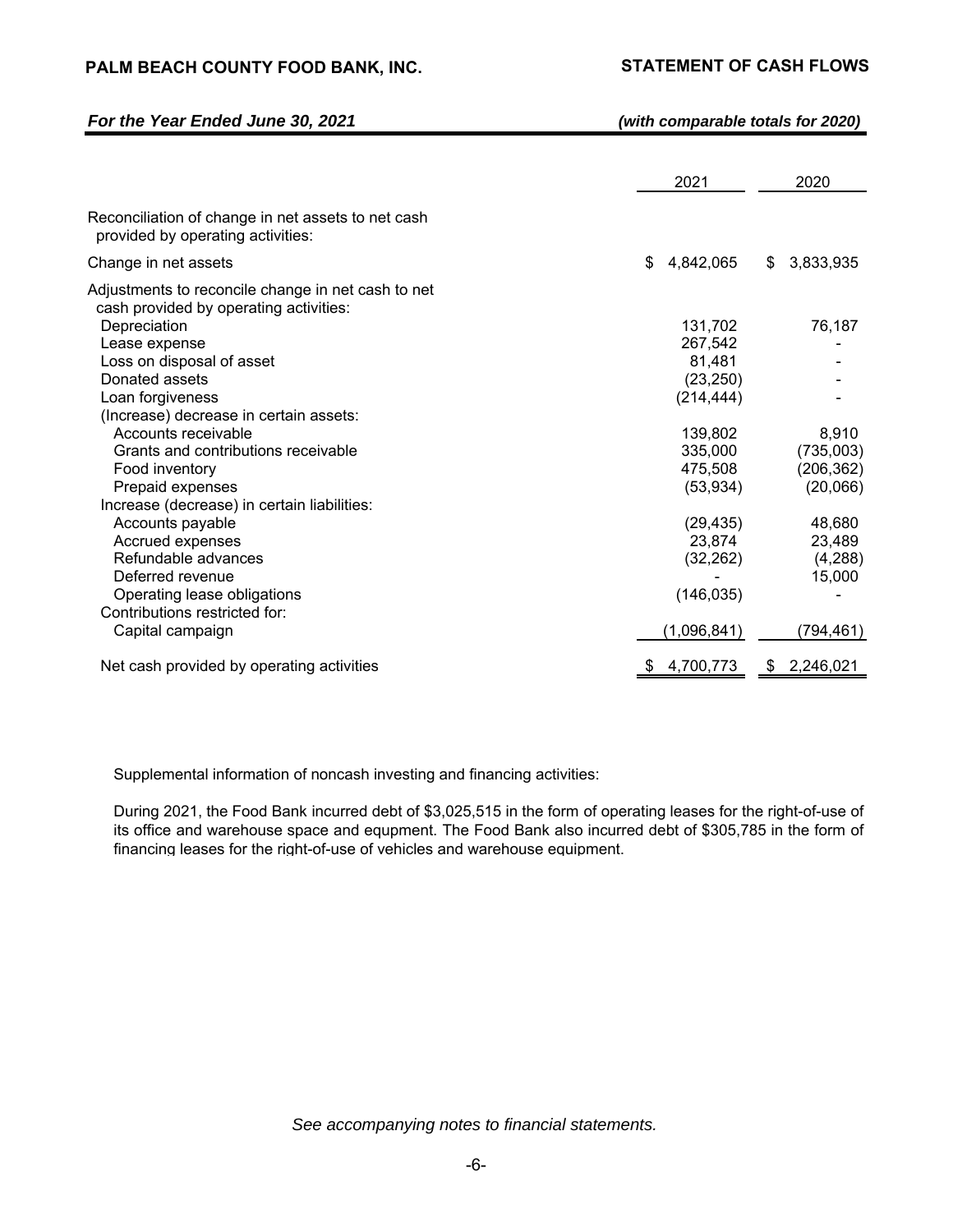|                                  |                | <b>Supporting Activities</b> |               |                 |                 |
|----------------------------------|----------------|------------------------------|---------------|-----------------|-----------------|
|                                  | Program        | Management                   |               | 2021            | 2020            |
|                                  | Services       | and General                  | Fundraising   | <b>Totals</b>   | <b>Totals</b>   |
|                                  |                |                              |               |                 |                 |
| <b>Salaries</b>                  | 1,162,974<br>S | \$<br>138,250                | \$<br>199,977 | \$<br>1,501,201 | \$<br>1,173,083 |
| Payroll taxes                    | 85,589         | 9,018                        | 14,726        | 109,333         | 90,076          |
| Employee benefits                | 107,890        | 11,367                       | 18,563        | 137,820         | 110,930         |
| Total salaries and               |                |                              |               |                 |                 |
| related benefits                 | 1,356,453      | 158,635                      |               | 1,748,354       |                 |
|                                  |                |                              | 233,266       |                 | 1,374,089       |
| Bank card processing charges     | 40,330         | 4,249                        | 6,939         | 51,518          | 29,586          |
| Conference, meals and training   | 10,578         | 1,115                        | 1,820         | 13,513          | 13,070          |
| <b>Contract services</b>         | 56,355         | 625                          | 19,140        | 76,120          | 88,524          |
| Depreciation expense             | 124,029        | 6,796                        | 877           | 131,702         | 76,187          |
| Direct mail campaign             |                |                              | 315,460       | 315,460         | 350,450         |
| Dues and subscriptions           | 6,934          | 731                          | 1,193         | 8,858           | 6,323           |
| Fundraising and public relations |                |                              | 66,923        | 66,923          | (251, 413)      |
| Insurance                        | 93,649         | 4,011                        | 4,771         | 102,431         | 66,143          |
| Interest expense                 | 13,201         |                              |               | 13,201          | 5,766           |
| Lease expense                    | 232,522        | 29,281                       | 5,739         | 267,542         |                 |
| Lobbyists expense                | 51,802         | 17,268                       | 17,268        | 86,338          |                 |
| Occupancy expenses               | 357,315        | 35,109                       | 18,218        | 410,642         | 280,034         |
| Office expenses                  | 51,311         | 5,406                        | 8,829         | 65,546          | 30,304          |
| Payroll processing charges       | 29,798         | 3,139                        | 5,127         | 38,064          | 23,270          |
| Professional fees and contracts  | 93,469         | 20,062                       | 92,841        | 206,372         | 135,546         |
| Purchased food distributed       | 535,741        |                              |               | 535,741         | 627,701         |
| Technology expenses              | 36,243         | 3,819                        | 6,236         | 46,298          | 36,187          |
| Telephone, fax, and internet     | 19,215         | 2,024                        | 3,306         | 24,545          | 17,955          |
| <b>Travel expenses</b>           | 6,558          | 691                          | 1,128         | 8,377           | 10,101          |
| Truck, freight and fuel costs    | 129,560        |                              |               | 129,560         | 105,640         |
| Warehouse operating expenses     | 135,593        |                              |               | 135,593         | 156,554         |
| Total expenses before            |                |                              |               |                 |                 |
| donated goods                    | 3,380,656      | 292,961                      | 809,081       | 4,482,698       | 3,182,017       |
|                                  |                |                              |               |                 |                 |
| Donated goods distributed        | 30,555,965     |                              |               | 30,555,965      | 16,380,865      |
| Total expenses                   | \$33,936,621   | \$<br>292,961                | \$<br>809,081 | \$35,038,663    | \$19,562,882    |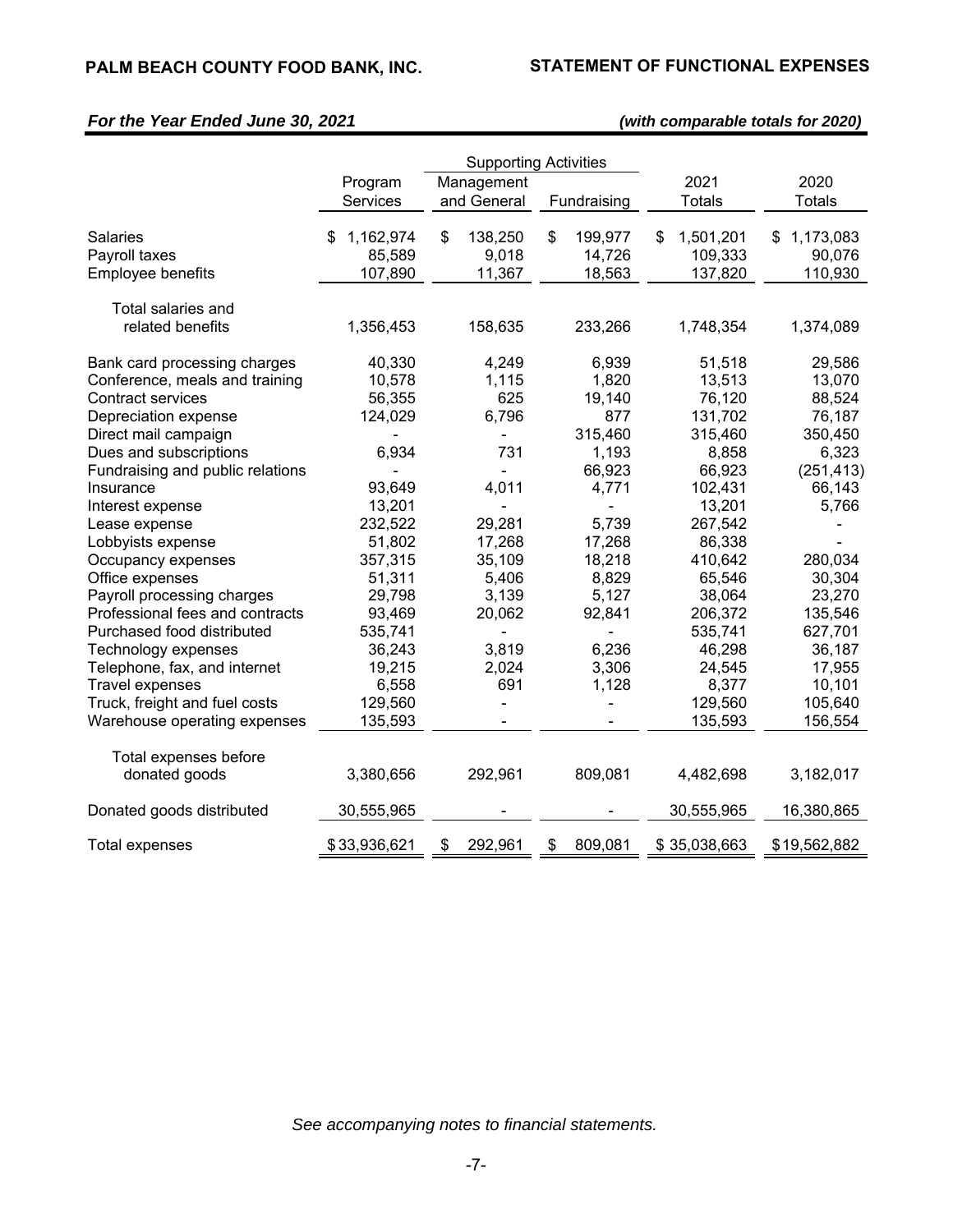# *1. Business and Summary of Significant Accounting Policies*

# *Organization*

The Palm Beach County Food Bank, Inc. (the "Food Bank") was established in 2012. The Food Bank is committed to fighting hunger and improving food security in Palm Beach County by working in partnership with local organizations. The Food Bank collects, recovers, purchases, and distributes food to food pantries, soup kitchens, and other non-profit organizations in Palm Beach County at no cost. During the year ended June 30, 2021, it served over 250 organizations through 4 programs. It distributed over 17 million pounds of food to over 145 agencies on the front-line of hunger relief from Tequesta to Boca Raton and from Belle Glade and Pahokee to the Coast. In addition, The Food Bank operates the Lois' Food4Kids program which served weekend food packs to upwards of 4,000 children at 64 partner agencies throughout the year. The Benefits Outreach program helped almost 7,000 individuals receive over \$6.5 million of federal food benefit assistance, and had over 2000 participants from Marjorie S. Fisher Nutrition Driven, a nutrition education program in partnership with the Palm Beach County Extension/University of Florida Institute for Food and Agriculture Sciences.

### *Financial Statements Presentation*

The accompanying financial statements have been prepared on the accrual basis of accounting in conformity with the disclosure and display requirements of the Financial Accounting Standards Board (FASB) as set forth under FASB Accounting Standards Codification (FASB ASC) 958-205 *Not-for-Profit Entities, Presentation of Financial Statements.* Accordingly, the net assets of the Food Bank are reported in each of the following classes:

*Net assets without donor restrictions*: are those currently available for use in the current operations of the Food Bank under the direction of the Board of Directors.

*Net assets with donor restrictions*: are those subject to donor-imposed restrictions. Some donorimposed restrictions are temporary in nature, such as those that will be met by the passage of time or other events specified by the donor. Other donor-imposed restrictions are perpetual in nature, where the donor stipulates that resources be maintained in perpetuity.

#### *Basis of Accountin*g

The accompanying financial statements of the Food Bank have been prepared on the accrual basis of accounting in accordance with accounting principles generally accepted in the United States of America. Revenues are recognized when they are earned, and expenses are recognized when they are incurred.

#### *Estimates*

Management uses estimates and assumptions in preparing financial statements in conformity with accounting principles generally accepted in the United States of America. Those estimates and assumptions affect the reported amounts of assets and liabilities, the disclosure of contingent assets and liabilities, and the reported revenue and expenses. Actual results could vary from the estimates that were used.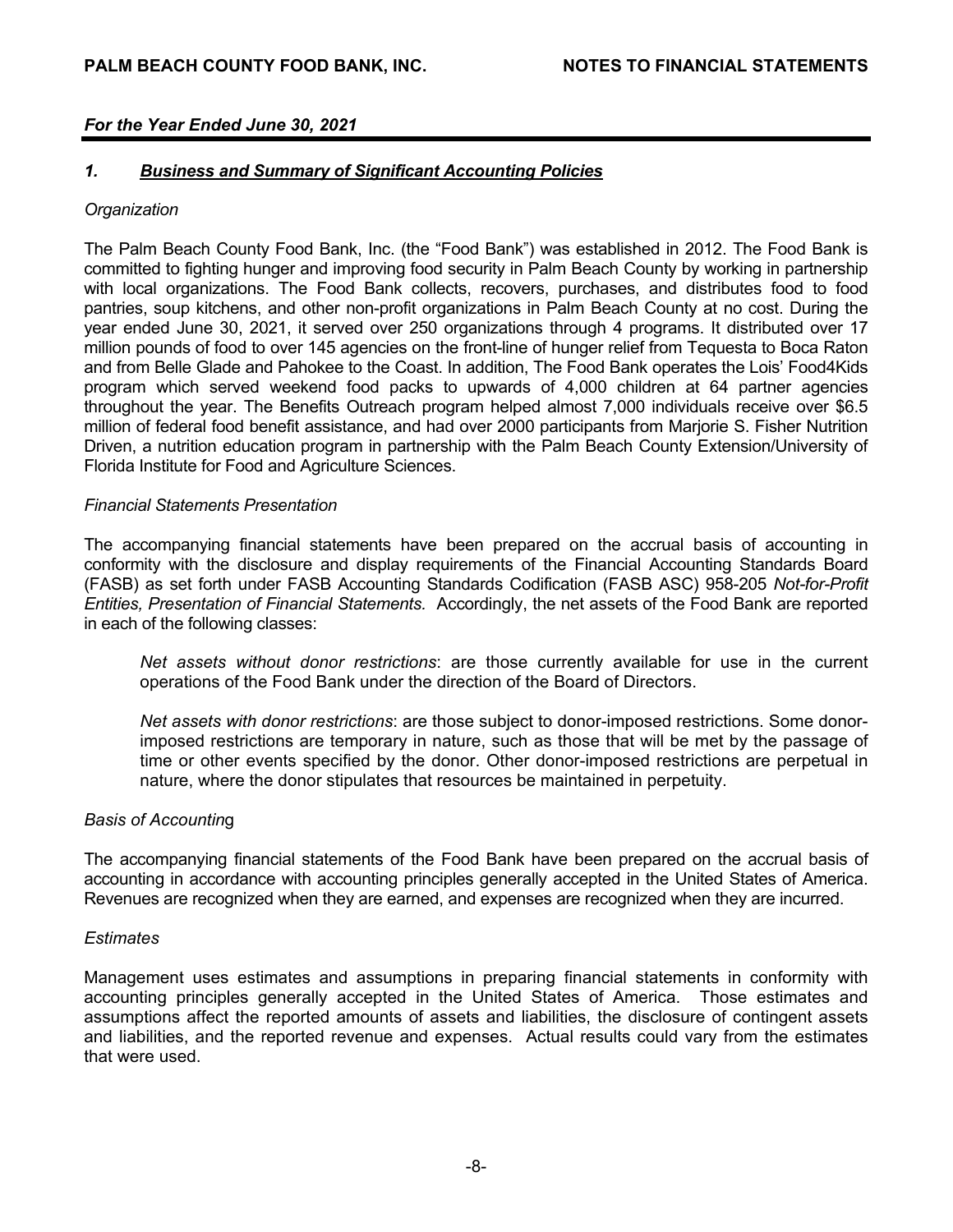# *1. Business and Summary of Significant Accounting Policies, continued*

#### *Fair Value of Financial Instruments*

The Food Bank follows FASB ASC 820-10, *Fair Value Measurements and Disclosures*, which provides a common definition of fair value, establishes a framework to measure fair value within accounting principles generally accepted in the United States of America, and expands the disclosures about fair value measurements. The standard does not create any new fair value measurements. Instead, it applies under existing accounting pronouncements that require or permit fair value measurements.

For assets and liabilities measured at fair value on a recurring basis, entities should disclose information that allows financial statement users to assess (1) the inputs used to develop such measurements, such as Level 1 (i.e., quoted price in an active market for an identical asset or liability), Level 2 (i.e., quoted price for similar assets or liabilities in active markets), or Level 3 (i.e., unobservable inputs); and (2) the effect on changes in net assets of recurring measurements that use significant unobservable (Level 3) inputs. The Food Bank did not have financial instruments measured at fair value on a recurring basis.

The following methods and assumptions were used by the Food Bank in estimating fair value of financial instruments that are not disclosed under ASC 820-10.

*Cash and Cash Equivalents*: The carrying amount reported approximates fair value.

*Grants, Contributions and Pledges Receivable*: The carrying amount approximates fair value due to the short term of the receivables.

*Accounts Payable and Accrued Expenses*: The carrying amount reported approximates fair value due to the short-term duration of the instruments.

*Lease Obligations*: The carrying amount reported approximates fair value as the stated interest rates approximate market rates.

#### *Cash and Cash Equivalents*

For purposes of statement of cash flows, the Food Bank considers its cash and cash equivalents to include only cash on hand, cash in checking accounts, and certain savings accounts. Cash accounts at financial institutions are insured by the Federal Deposit Insurance Corporation (FDIC) up to \$250,000.

From time to time balances of these cash accounts may exceed federally insured limits. Prior to yearend June 30, 2021, the Food Bank approved the use of "insured cash sweep," a program to sweep excess balances to FDIC participating banks and enhance insurance coverage. The Food Bank has not experienced any loss on its accounts and management believes the Food Bank is not exposed to any significant credit risk arising from such balances. As of June 30, 2021, there was approximately \$2,073,000 in excess of the FDIC limit.

#### *Grants, Contributions and Pledges Receivable*

Grants receivable are recorded when services have been rendered and the granting authority has been billed. If events or changes in circumstances indicate that specific receivable balances may be disallowed by the granting authority, the receivable balances are written-off as an operating expense.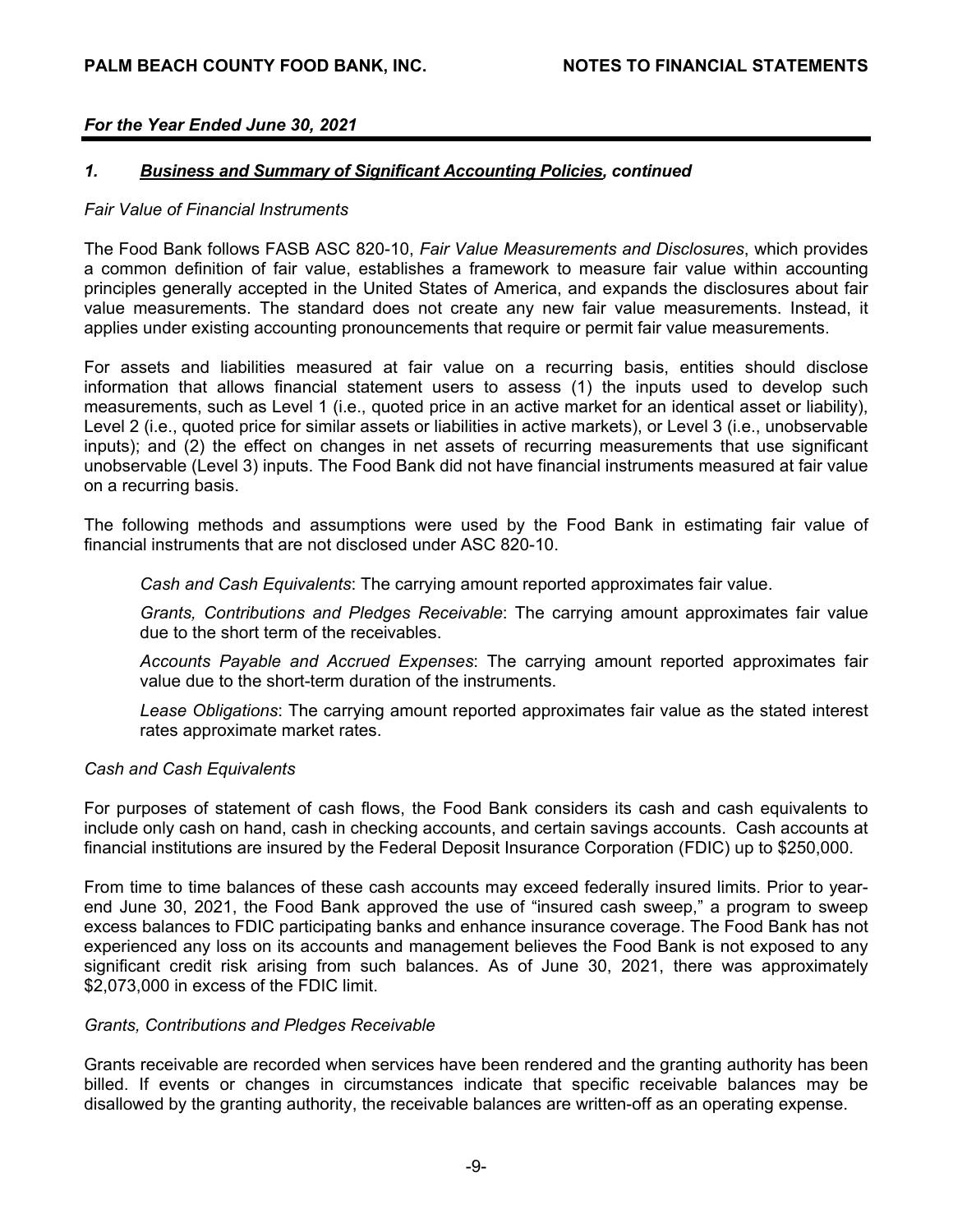# *1. Business and Summary of Significant Accounting Policies, continued*

#### *Grants, Contributions and Pledges Receivable, continued*

Unconditional promises to give are recognized as support in the period received. If outstanding contributions are expected to be collected in less than one year, they are recorded at the estimated amount to be ultimately realized. If outstanding contributions are to be paid to the Food Bank over a period of years, they are recorded at the present value of their estimated cash flows using an appropriate discount rate. There were \$475,000 in contributions receivable due beyond one year as of June 30, 2021.

### *Food Inventory*

Food inventory consists of food and other grocery products that are valued at lower of cost or market or, if donated, at an estimated fair value. The estimated fair value used during the year was \$1.74 per pound, which is the average wholesale value as determined by a national network of food banks. As of June 30, 2021, food inventory consisted of approximately \$3,400 of purchased food (7,000 pounds) and \$516,300 of donated foods (296,700 pounds). In addition to a periodic change in price per pound, the ending balance of Food Inventory may fluctuate due to the timing of significant food donations, year-end demand, and related distribution factors.

### *Property and Equipment*

Acquisitions of property and equipment in excess of \$1,000 are capitalized. Property and equipment are carried at cost or, if donated, at the approximate fair market value at the date of the donation. Donations of property and equipment are recorded as support unless the donor has restricted the donated asset to a specific purpose. Absent donor stipulations regarding how long those donated assets must be maintained, the Food Bank reports expirations of donor restrictions when the donated or acquired assets are placed in service as instructed by the donor. During the year ended June 30, 2021, the Food Bank received donated equipment with an estimated fair market value of \$23,250, which is reported within donated goods in the Statement of Activities.

Property and equipment are depreciated using the straight-line method over the estimated useful life of the assets, ranging from 3 to 10 years. The cost of normal maintenance and repairs that do not add to the value of the asset or materially extend the useful lives are not capitalized. Improvements are capitalized and depreciated over the remaining useful lives of the related fixed assets.

#### *Support and Revenues*

In accordance with FASB ASC 958-605, *Not-for-Profit Entities, Revenue Recognition*, contributions received, including unconditional promises, are recognized as support when the donor's commitment is received. All contributions are considered to be available for unrestricted use unless specifically restricted by the donor. Amounts received that are designated for future periods or with restrictions by the donor for specific purposes are reported as support with donor restrictions that increase that net asset class. When a donor restriction expires, net assets with donor restrictions are reclassified to net assets without donor restrictions and reported in the Statement of Activities as net assets released from restrictions. Program service fees are recognized as revenue in the period in which the related services commence.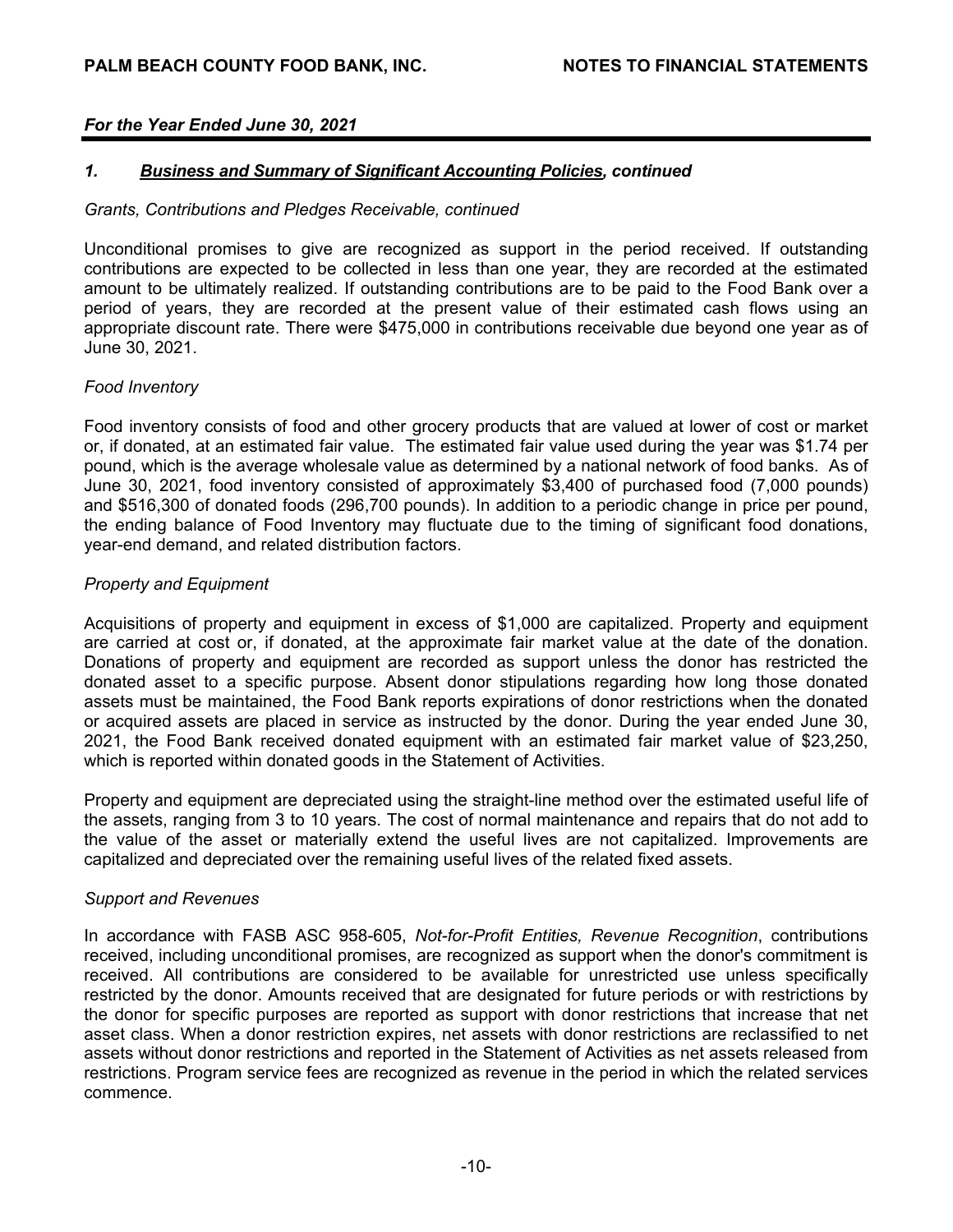### *1. Business and Summary of Significant Accounting Policies, continued*

#### *Donated Goods and Services*

The Food Bank reports the fair value of contributed food inventory over which it has control (i.e., variance power) as public support without donor restrictions and, shortly thereafter, as expense when granted to member food banks. During the year ended June 30, 2021, Food Bank received approximately 17,361,200 pounds of donated goods from approximately 148 donors and their subsidiaries.

Many volunteers provide services throughout the year that are not recognized as contributions in the financial statements, because the recognition criteria under FASB ASC 958-605, *Not-for-Profit Entities, Revenue Recognition*, were not met. It is impracticable to determine the fair market value of all donated services by the volunteers of the Food Bank beyond those required to be recognized as income. However, a substantial number of volunteers donate significant amounts of their time in the Food Bank's program services and fundraising campaigns.

In addition, during a portion of the fiscal year ended June 30, 2021, a member of the Board of Directors served as interim Executive Director with a reduced compensation. The value of the reduced compensation was approximately \$40,000 and was considered as donated services. These services are recorded as other contributions on the Statement of Activities and salaries in the Statement of Functional Expenses.

#### *Functional Allocation of Expenses*

The statement of functional expenses presents expenses by function and natural classification. Expenses directly attributable to a specific functional area are reported as expense of those functional areas. Indirect costs that are not directly associated with providing specific services are allocated based upon the relative time spent by employees of the Food Bank providing those services.

#### *Advertising*

Advertising costs are expensed when incurred and are included within fundraising and public relations in the Statement of Functional Expenses. The Food Bank incurred \$3,150 advertising costs during the year ended June 30, 2021.

#### *Lobbying Expenses*

The Food Bank engages a lobbyist to assist them in securing food contracts for the community, creating introductions and collaborative arrangements with other food agencies, and promoting the mission and programs offered by the Food Bank. There are no expenditures related to political elections or candidates.

#### *Income Taxes*

The Food Bank is a not-for-profit corporation that is exempt from income taxes under the Internal Revenue Code Section 501(c)(3) and comparable state law as a charitable organization, whereby only unrelated business income, as defined by the Code Section 509(a)(1) is subject to federal income tax. The Food Bank currently has no unrelated business income and, accordingly, no provision for income taxes has been recorded.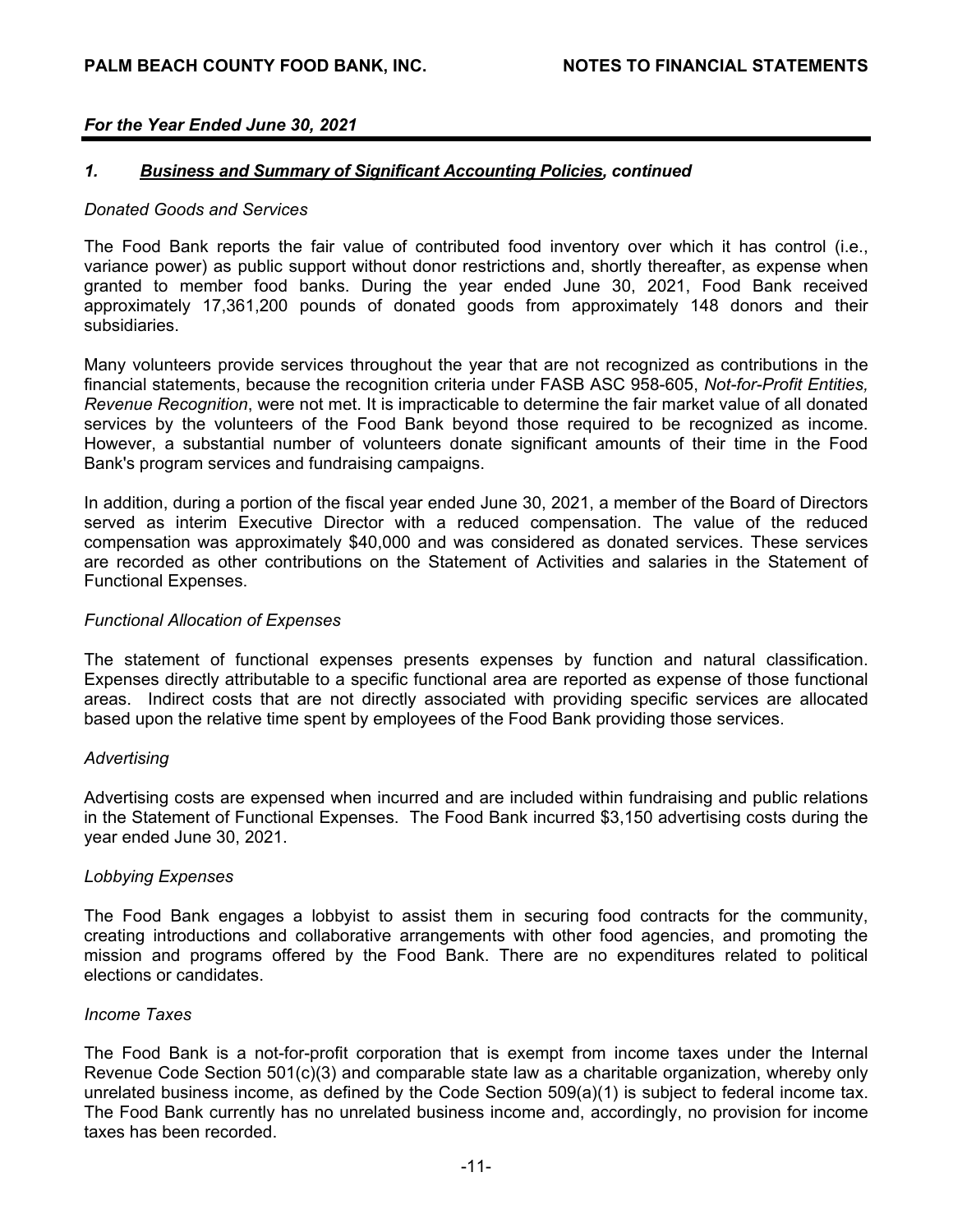#### *1. Business and Summary of Significant Accounting Policies, continued*

#### *Income Taxes, continued*

The Food Bank follows FASB ASC 740-10, *Accounting for Uncertainty in Income Taxes*. This pronouncement seeks to reduce the diversity in practice associated with certain aspects of measurement and recognition in accounting for income taxes. It prescribes a recognition threshold and measurement attribute for financial statement recognition and measurement of a tax position that an entity takes or expects to take in a tax return. An entity may only recognize or continue to recognize tax positions that meet a more-likely-than-not threshold. The Food Bank assesses its income tax positions based on management's evaluation of the facts, circumstances and information available at the reporting date. The Food Bank uses the prescribed more-likely-than-not threshold when making its assessment. There are currently no open federal or state income tax years under audit.

#### *Prior Year Summarized Information*

The financial statements include certain prior year summarized comparative information in total but not by net asset class. Such information does not include sufficient detail to constitute a presentation in conformity with accounting principles generally accepted in the United States of America. Accordingly, such information should be read in conjunction with Food Bank's financial statements for the year ended June 30, 2020, from which the summarized information was derived.

#### *Recently Adopted Accounting Pronouncements*

As of July 1, 2020, the Food Bank adopted the provisions of FASB Accounting Standards Update (ASU) No. 2014-09, *Revenues from Contracts with Customers* (Topic 606), as amended. ASU 2014-09 applies to exchange transactions with customers that are bound by contracts or similar arrangements and establishes a performance obligation approach to revenue recognition.

Analysis of various provisions of this standard resulted in no significant changes in the way the Food Bank recognizes revenue, and therefore no changes to the previously issued audited financial statements were required on a retrospective basis.

The Food Bank also adopted the provisions of FASB ASU No. 2016-02, *Leases* (Topic 842). ASU 2016-02 replaced existing leasing rules with a comprehensive lease measurement and recognition standard and expanded disclosure requirements. Under the new guidance, leases with terms of more than 12 months are required to be recognize in the Statement of Financial Position as liabilities, with a corresponding "right-of-use" asset.

#### *2. Liquidity and Availability of Resources*

Financial assets available for general expenditure within one year, that is, without donor restrictions or other restrictions limiting their use comprise the following:

| Cash and cash equivalents                                                          | \$4,765,086 |
|------------------------------------------------------------------------------------|-------------|
| Accounts receivable                                                                | 139.802     |
| Pledges receivables                                                                | 13,753      |
| Financial assets available to meet general<br>expenditures over the next 12 months | \$4,918,641 |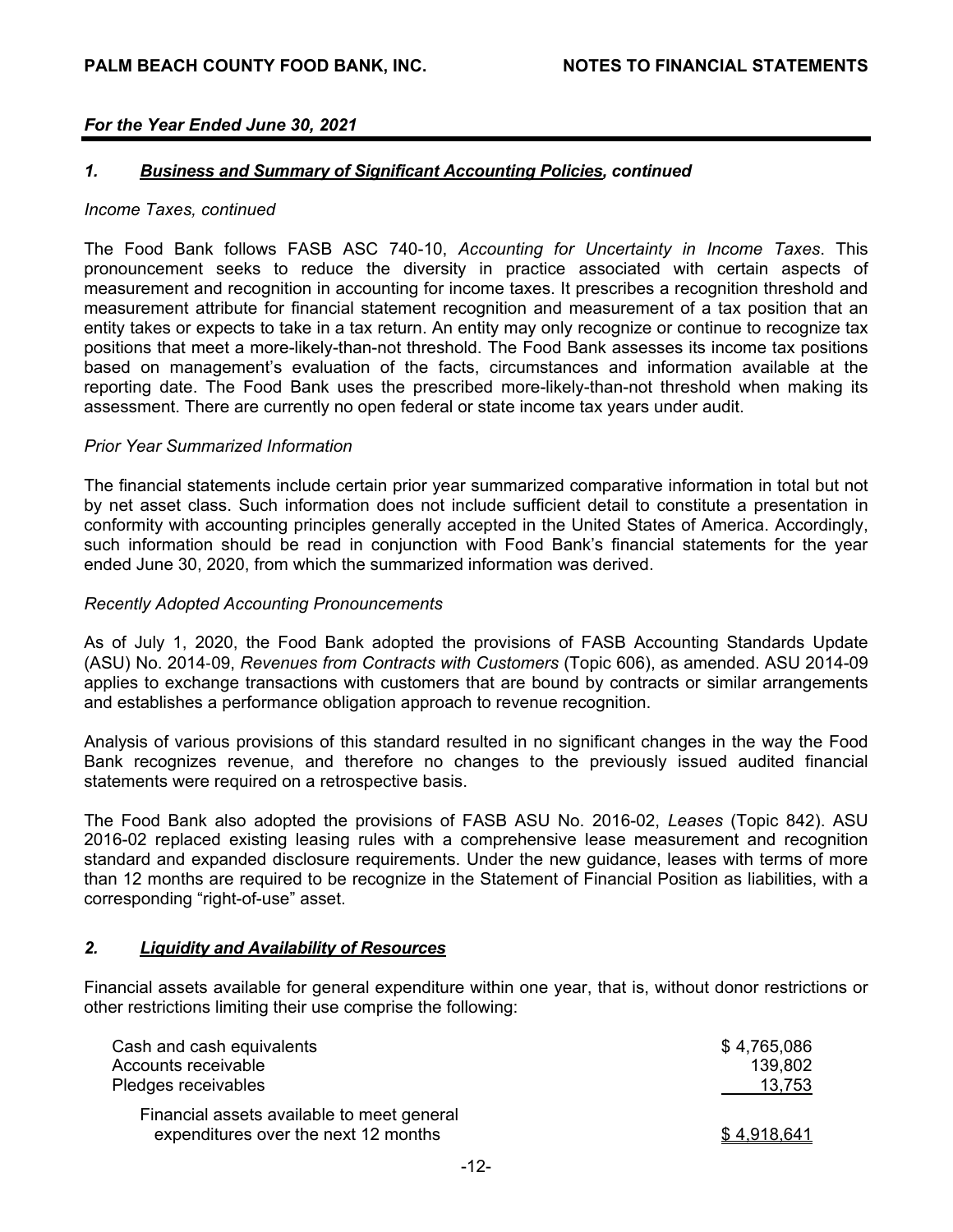# *2. Liquidity and Availability of Resources, continued*

The Food Bank is substantially supported by contributions without donor and with donor restrictions. Because a donor's restriction requires resources to be used in a particular manner or in a future period, the Food Bank must maintain sufficient resources to meet those responsibilities to its donors. Additionally, part of the Food Bank's liquidity management plan is to invest cash in excess of the monthly requirements into short-term investments such as certificates deposit and money market funds.

### *3. Other Assets*

Other current assets as of June 30, 2021 consisted of a rent deposit.

### *4. Property and Equipment*

Property and equipment as of June 30, 2021 consisted of the following:

| Furniture and equipment       | 118,304<br>\$. |
|-------------------------------|----------------|
| Leasehold improvements        | 2,810,822      |
| Motor vehicles                | 336,029        |
| Warehouse equipment           | 129,849        |
|                               | 3,395,004      |
| Less accumulated depreciation | 460,019        |
| Total property and equipment  | \$2.934,985    |

Depreciation expenses for the year ended June 30, 2021, was \$80,360.

#### *5. Accounts Payable and Accrued Expenses*

Accounts payable and accrued expenses as of June 30, 2021, consist of vendor payments due for general expenses and accrued salaries and vacation time.

#### *6. Loan Payable*

On April 20, 2020, the Food Bank received a loan in the amount of \$214,444 under the Small Business Administration's (SBA) Paycheck Protection Program ("PPP") from its bank as part of the Coronavirus Aid, Relief and Economic Security Act ("CARES ACT"). On June 6, 2021, the loan was forgiven by the SBA based on qualified costs already incurred. The full amount of the forgiveness is included in "Governmental support" in the Statement of Activities.

# *7. Leases*

# *Operating Leases*

The Food Bank leases its office and warehouse space in Lake Worth, Florida, under a non-cancelable lease arrangement that extends through October 31, 2030, with two five-year renewal options. The lease requires minimum rentals of \$18,057 per month, with annual increases of 2.75 percent, plus proportional common area maintenance costs.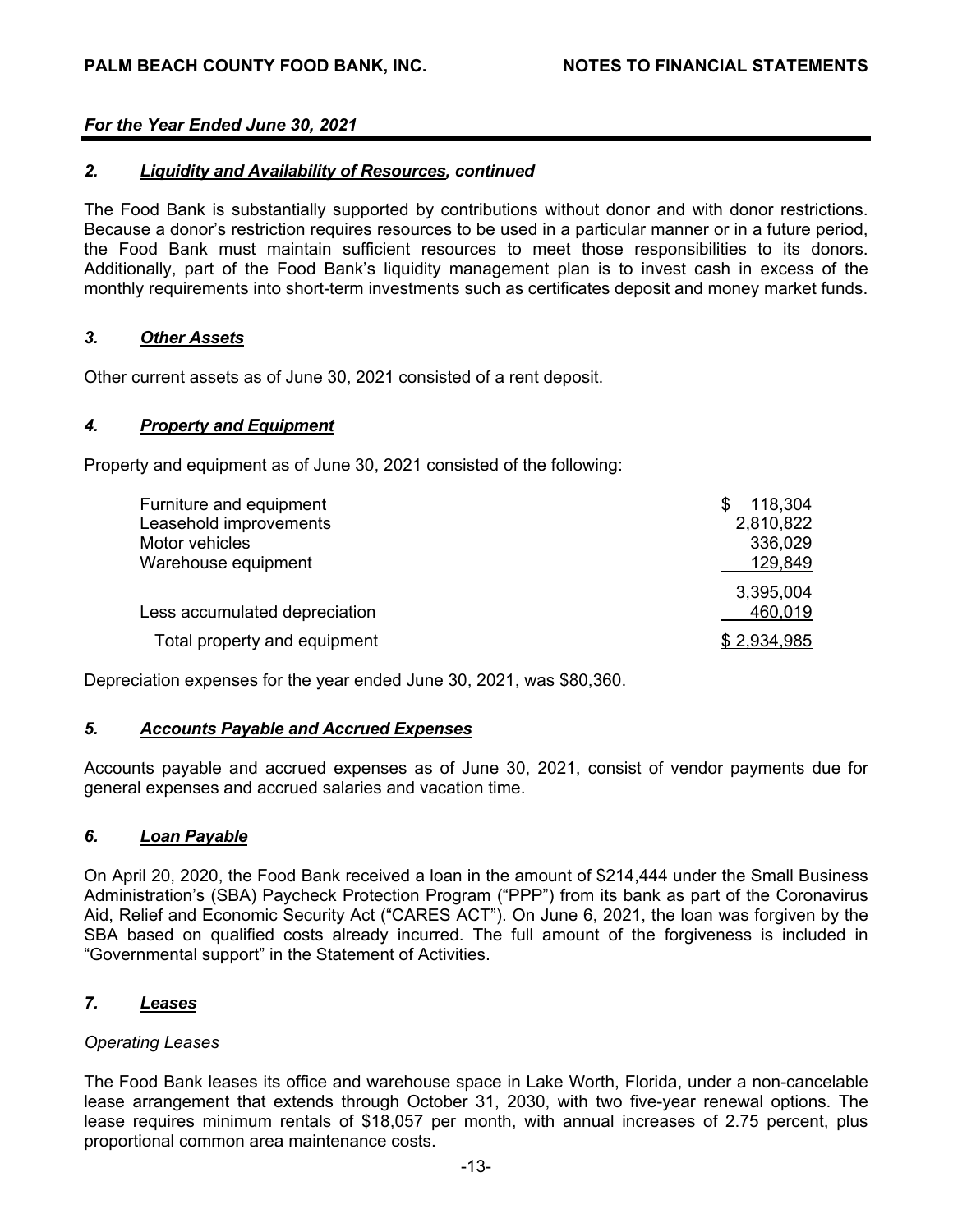#### *7. Leases, continued*

The Food Bank also leases various equipment under non-cancellable lease arrangements that expire at different dates through March 2026.

Operating right-of-use assets as of June 30, 2021, consisted of the following:

| Office and warehouse space<br>Equipment                                                                                                                                                                                                                 | \$3,910,610<br>86,541 |
|---------------------------------------------------------------------------------------------------------------------------------------------------------------------------------------------------------------------------------------------------------|-----------------------|
| Less accumulated depreciation                                                                                                                                                                                                                           | 3,997,151<br>138,997  |
| Total operating right-of-use assets                                                                                                                                                                                                                     | \$3,858,154           |
| $\blacksquare$ . The contract of the contract of the contract of the contract of the contract of the contract of the contract of the contract of the contract of the contract of the contract of the contract of the contract of the<br>.<br>. <i>.</i> |                       |

Operating lease obligations as of June 30, 2021, consisted of the following:

| Office and warehouse space<br>Equipment | \$3,901,193<br>78,468 |
|-----------------------------------------|-----------------------|
| Less current portion                    | 3,979,661<br>100,169  |
| Non-current portion                     | \$3,879,492           |

Operating lease expense for the year ended June 30, 2021, consisted of the following:

|                                         | Depreciation     | Finance<br>Charges      | Total                   |
|-----------------------------------------|------------------|-------------------------|-------------------------|
| Office and warehouse space<br>Equipment | 130,675<br>8.322 | 126,014<br>\$.<br>2,531 | 256,689<br>S.<br>10,853 |
|                                         | 138.997          | 128.545                 | <u>267,542</u>          |

Undiscounted future lease payments under operating leases as of June 30, 2021, for each of the next five years and in the aggregate are:

| 2021                                   | \$<br>240,059 |
|----------------------------------------|---------------|
| 2022                                   | 246,586       |
| 2023                                   | 253,431       |
| 2024                                   | 260,412       |
| 2025                                   | 256,343       |
| Thereafter                             | 4,369,309     |
|                                        | 5,626,140     |
| Less discount to present value         | 1,646,479     |
| Present value of future lease payments | 3,979,661     |
| Less current portion                   | 100,169       |
| Non-current portion                    | \$3,879,492   |
|                                        |               |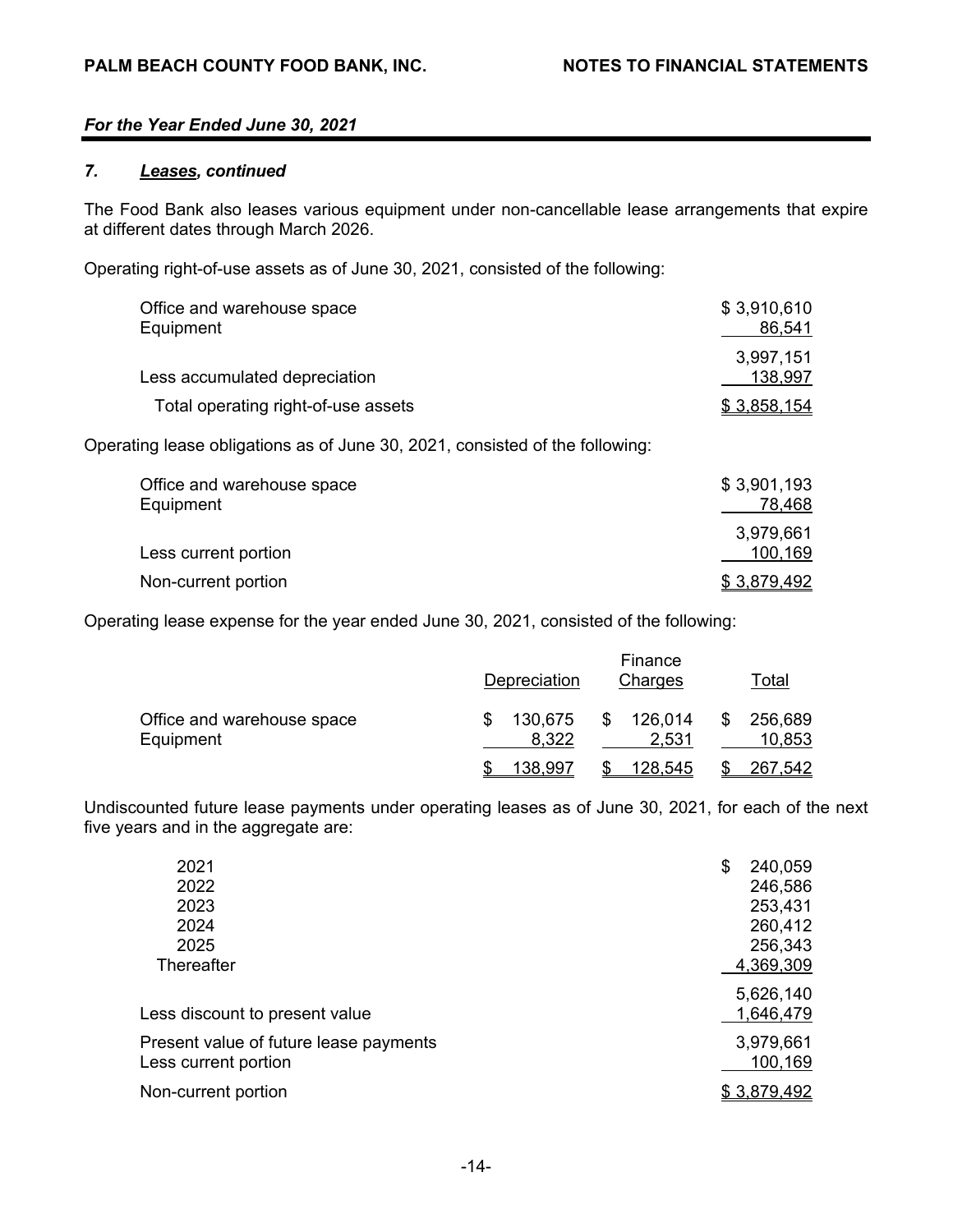### *7. Leases, continued*

Discount has been calculated using an interest of 3.5% for the office and warehouse space, and 6.50% for the equipment, which approximate the incremental borrowing rate of the Food Bank for the acquisition of the related assets at the time the leases were signed.

#### *Financing Leases*

The Food Bank leases motor vehicles and forklifts under financing leases that expire at different dates through February 2028. The assets and liabilities under the financing leases were recorded at the lower of the present value of minimum lease payments or the fair value of the asset. The assets are amortized over the shorter of the lease terms or the estimated useful lives of the assets. Amortization of motor vehicles and forklifts under financing leases are included in depreciation expense in the accompanying financial statements. Depreciation of assets under financing leases charged to expense during the year ended June 30, 2021 was \$51,342.

Minimum future lease payments under financing leases as of June 30, 2021 for each of the next five years and in the aggregate are:

| 2022                                           | \$<br>85,635 |
|------------------------------------------------|--------------|
| 2023                                           | 85,635       |
| 2024                                           | 76,786       |
| 2025                                           | 64,399       |
| 2026                                           | 56,829       |
| Thereafter                                     | 86,377       |
| Total minimum lease payments                   | 455,661      |
| Less amount representing interest              | 84,408       |
| Present value of future minimum lease payments | 371,253      |
| Less current portion                           | 60,925       |
| Non-current portion                            | 310,328      |
|                                                |              |

#### *8. Net Assets with Donor Restrictions*

Unexpended net assets with donor restrictions as of June 30, 2021 were restricted for the following purposes or periods:

| Subject to expenditures for a specific purpose: |           |
|-------------------------------------------------|-----------|
| Benefits outreach                               | 59,947    |
| Capital purchases                               | 44.797    |
| Food purchase                                   | 425,761   |
| Lois' Food4Kids program                         | 912,228   |
| <b>Nutrition Driven program</b>                 | 2,500     |
| Weekend Food for Kids                           | 806,200   |
|                                                 | 2,251,433 |